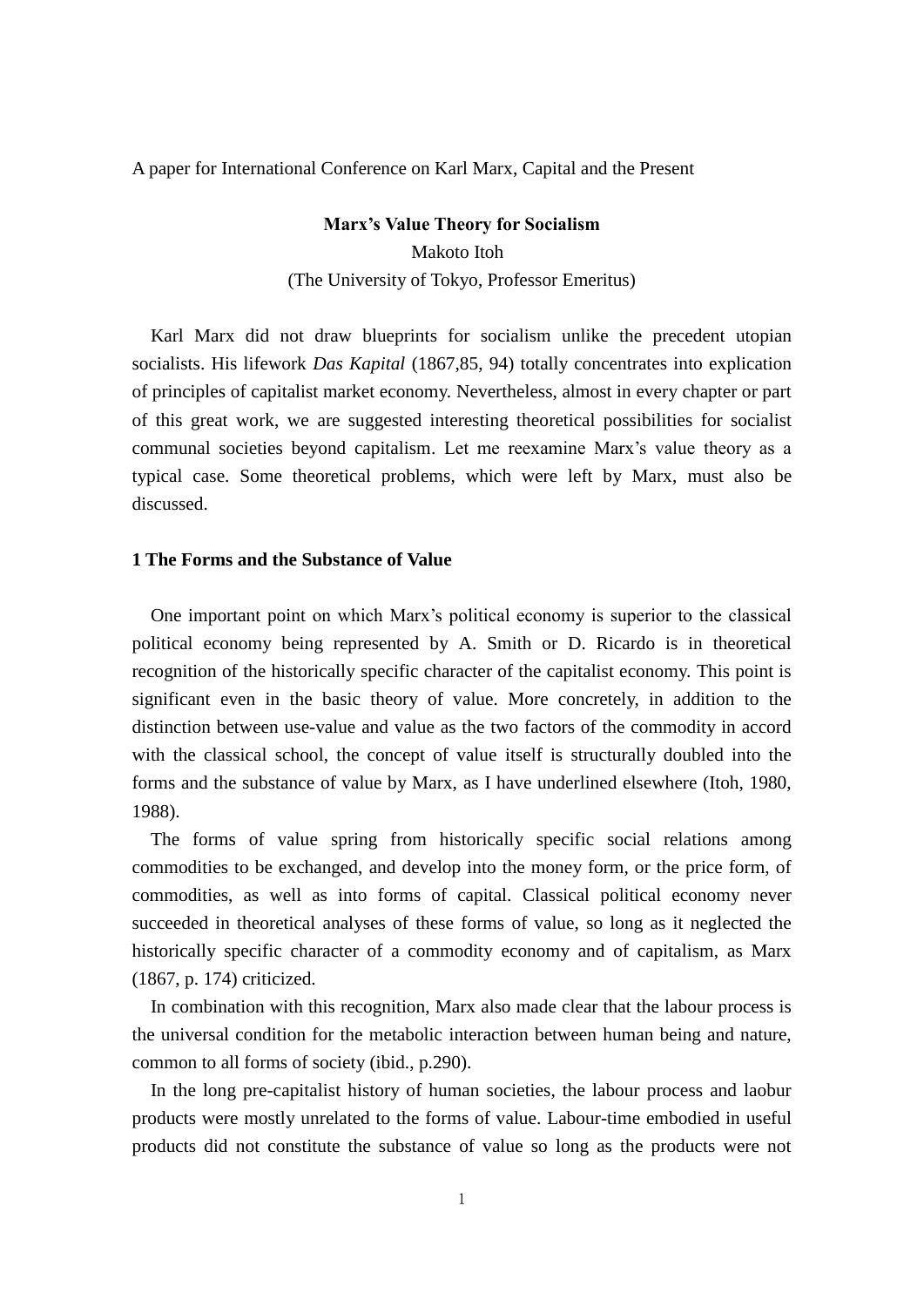commodities, as in the case of the self-consumption of the peasants, or corn-rent paid to the feudal lord, or more in general communal reciprocity and redistribution of products(ibid. p.131).

 Only when the products were given a commodity form and were subsumed under the form of value did the labour-time embodied in them become the substance of value. Only through the capitalist process of production upon the social ground of commodification of labour-power had all products to take a commodity form with a social necessity, which inevitably makes the labour-time embodied in them the social substance of value. Thus, the twin conception (the forms and the substance) of value reflects the heterogeneous origins. As Marx points out, 'the exchange of commodities begins where communities have their boundaries, at their contact with other communities, or with members of the latter' (ibid., p.182). The forms of value in a commodity economy, such as the price form, thus essentially originate in economic relations exogenously arising between communal societies, and therefore can fundamentally be move more or less independent from the endogenous quantitative relations of he social labour-process arising within societies. Marx's theoretical recognition of origin of commodity exchange is clearly superior to A. Smith's belief that the commodity exchange originates in human intrinsic natural propensity to exchange one thing for another, in view of long pre-modern history of internal social communal orders.

 The dual concept of the forms and the substance of value qualitatively implies that socialist communal societies beyond capitalism can either aim at abandoning the forms of value to construct planned economy without market, or utilize them under social control to build up market socialism upon the ground of communal ownership of means of production. Marx seems to believe that socialist community as 'an association of free men, working with the mean of production held in common' (ibid., p.171.) can organize the social laour-process and distribution of products without market mechanism. However, his theoretical recognition, that the forms of market economy appeared as inter-social economic relations from very ancient period, may well be reinterpreted to suggest that some forms of market economy can be utilized as an adjusting mechanism to organize various socialized labour-processes as models of market socialism upon the basis of communal ownership of means of production.

 In retrospect, Lenin's NEP (1921-28) as an initial attempt to set up a model of market socialism, can be taken for being in consonant with Marx's basic theory of value in this regard. Among contemporary Marxian political economists, wide varieties of future socialism are presented after the failure of the Soviet type of societies. In my reading,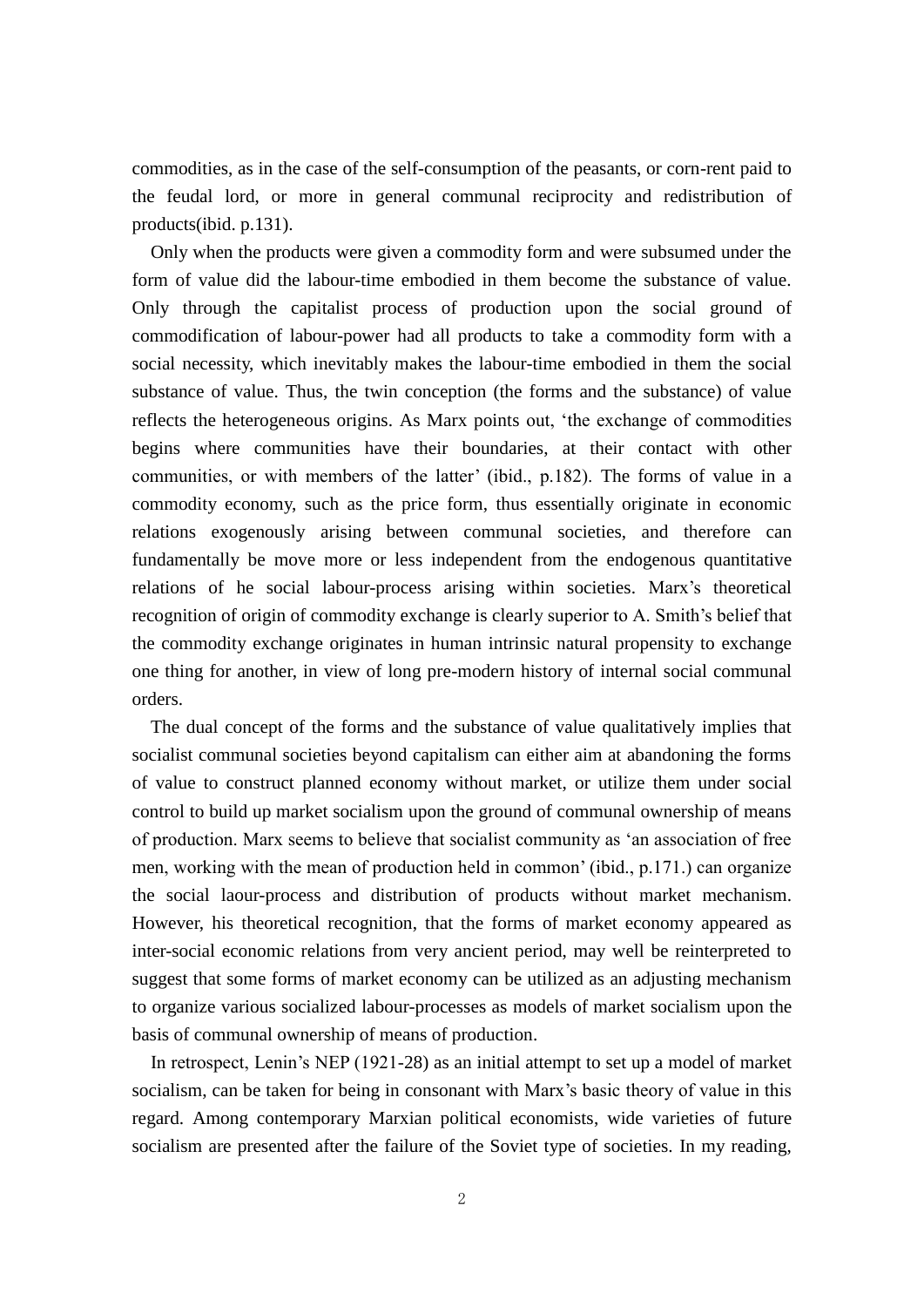Marx's value theory can be utilized either to arguing for truly democratic planned economy (like D. Kotz, 2015), or to present ideal models of market socialism (such as in Bardhan and Roemer, ed. 1993). The fact that Marx did not draw blueprints for socialism allows us to conceive various possibilities for future societies beyond capitalism upon his economic theory as options for working people in nations or societies to choose flexibly according to their own historical and cultural conditions.

## **2 Possibilities for Socialist Price (s-price) Forms**

 In the Soviet type of planned economy after the NEP period, market economy was officially excluded. Nevertheless, Marx's idea to utilize labour-time as transparent economic unit of account to make associational plan for production as well as for consumption among workers was not actually realized. Instead, a kind of socialist (quasi-) price form measured by a kind of socialist (quasi-) money (s-money), such as the rouble, was continuously used. What does this mean?

 For one thing, it must be not easy to identify and calculate labour-time embodied in each product (t<sub>i</sub> for ith product), including not only the direct labour input of the final process of production, but also the indirect labour-time transferred from the consumed means of production. We need to formulate millions of simultaneous equations representing production functions of all the products, and to solve them to determine the unknown quantities labour-time embodied in each of all the products (ti). It was clearly impracticable by computer technology at that time.

 Therefore, the Soviet five years pan started actually with officially planned prices imitating prices in the pre-First World War period, and then altered them from time to time on the cost-plus principles. The plan used physical input-out put data as inter-industry relations table both in terms of use-values and in such official prices. Such a price system was closer to Sraffa (1960) theory of equilibrium prices rather than Marx's labour theory of value.

 The planned official prices did not subject to the anarchical movement of demand and supply. They were thus quite different from prices in free market economy. However, they could serve to maintain several decades of Soviet economic performance and growth beyond most of capitalist countries, as an experiment for a possibility of much more democratic models of planned economy for the future.

For one thing, the officially planned prices were also useful as a unit of macroeconomic accounting. Even if labour-time embodied in social products are measurable, it cannot serve as an accounting unit for macroeconomic growth. As a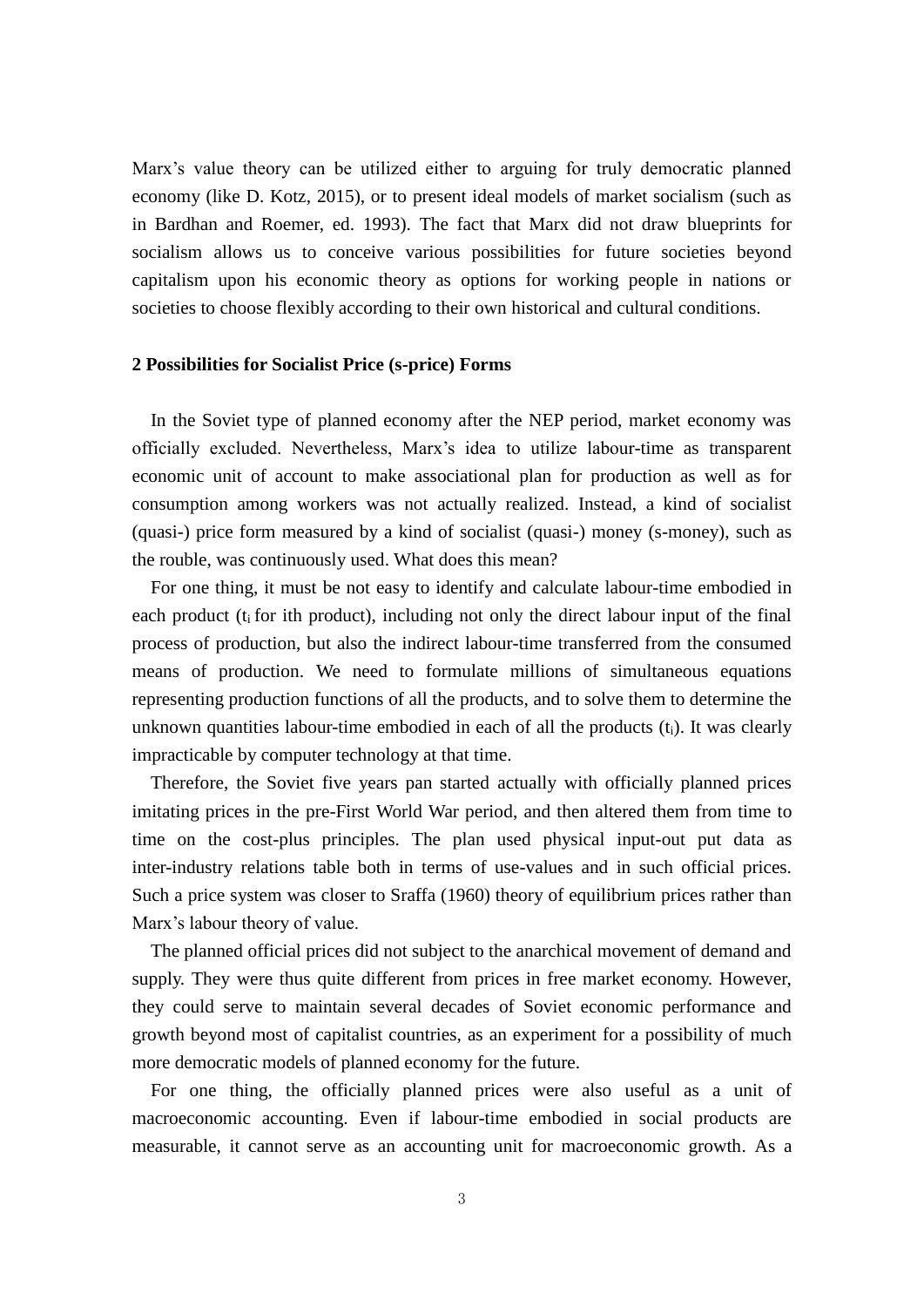given number of workers with given annual hours of labour would not result in any economic growth in terms of labour-time. There is no commensurable physical unit among different use-values of products. Aggregation of steel, TVs, T-shirts in terms of tons does not make sense. We usually assume that the internal proportions of products remain approximately constant, in assessing macroeconomic national account of GDP or NDP in terms of constant prices, when measuring the growth in total product of a nation.

Similarly, so long as the composition of the social products are conventionally assumed to be unchanged with constant prices, then a change in monetary income distribution among workers, firms, the State, or regions can be easily assumed approximately to represent a change in distribution of the national products among them. Such a function of money to measure macroeconomic national real economic growth and real net income became clarified in the  $20<sup>th</sup>$  century, along with the development of macroeconomic theories and statistics in capitalist countries. It was not yet clear enough in Marx's basic theory of functions of money. It is apparent that in a planned economy such as in the Soviet officially fixed prices could serve to measure real economic growth in national account no less than the capitalist market prices.

In various models of market socialism, socialist price form would become closer to free competitive market prices under capitalism. Since those models proposed in the East European socialist reform movements, they have been designed to utilize functions of freer market in promoting incentive to allocation of resources and labour more effectively in accord with social needs, as well as to rationally economize method of production by fostering innovation. At the same time, most models of market socialism intend to reduce the hypertrophied State power in centrally planned economy like in the Soviet.

Either in a planned socialist economy or in a market socialism, s-prices of products can theoretically be set directly proportional to labour-time embodied in them, if there is no surplus labour in all the processes of production. Marx formulated as a simple process of creating value (Wertbildungsprozess) in prior to a valorization process in *Capital.* In his numerical example there, a worker receives 3 shilling as a form of value of his labour-power a day so as purchase daily average means of consumption containing 6 hours of labour-time, which is necessary to reproduce labour-power, and work 6 hours as use-value of his labour-power for capitalist cotton factory. The worker manufactures 10 lb. of cotton yarn from the same weight of raw cotton, which contains 20 hours of labour, and was bought by 10 shillings. 1/4 of spindle is worn out in this process, which is worth 2 shillings and 4 hours of labour-time. So long as no surplus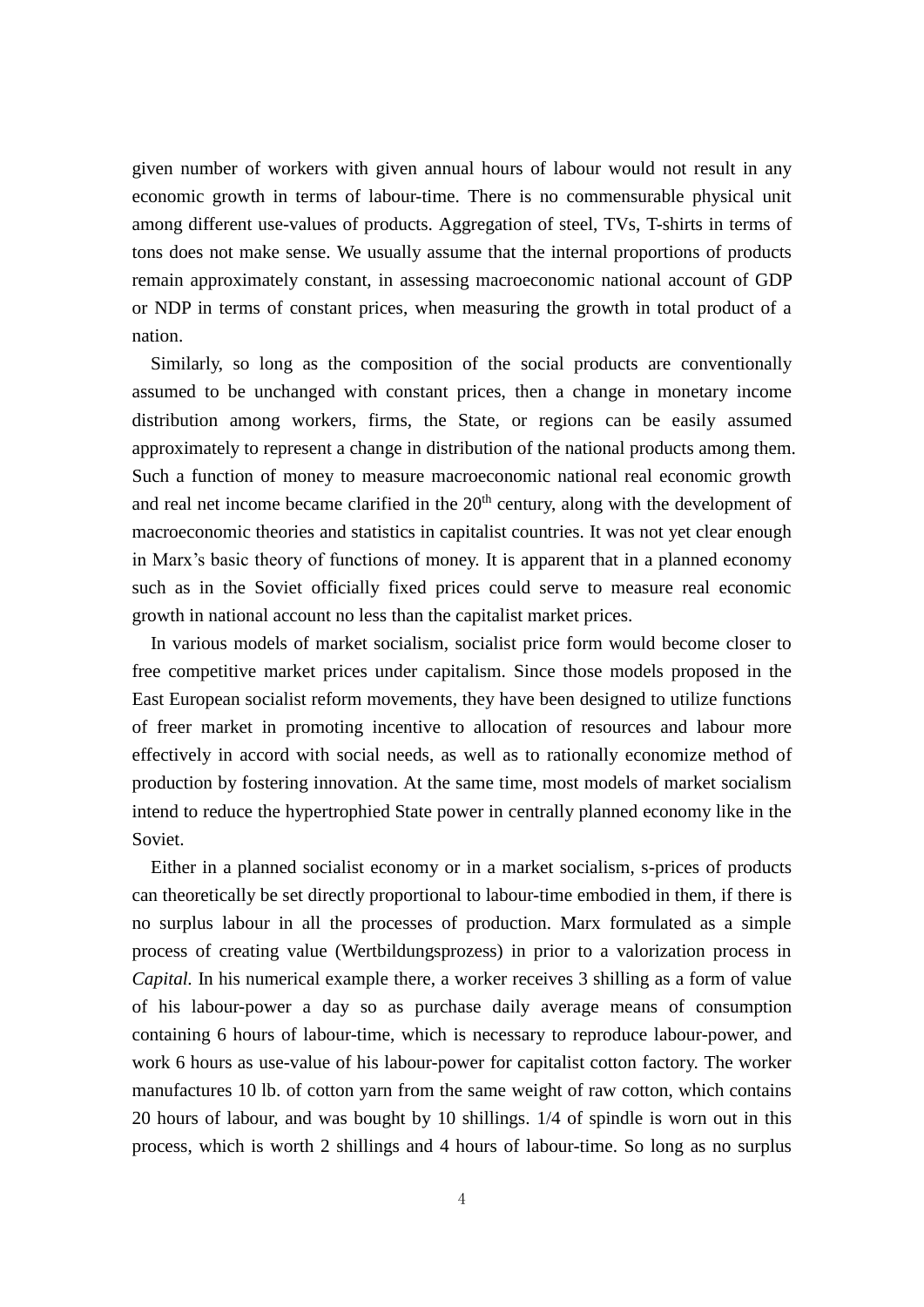labour is added to necessary labour hours in all processes of production, 10 lb. of cotton yarn must have 15 shillings in price form with directly proportional labour substance of 15 hours in total, so as to maintain its production. The same proportionality must be realized in price and the labour-substance in case of labour-power, as well as raw cotton, spindle, and further all other products.

Even in case when a working day is extended to 12 hours, on the same technological conditions, the same directly proportional social relations between prices and labour-time must hold, so long as workers are paid 6 shillings to obtain means of products containing 12 hours of labour-time without doing no surplus labour.

In its essence this model is identical with Sraffa's model of production for subsistence. If it is applied to socialist economy, it is conceived as a maximum s-wage model. In a planned economy, s-prices must be adjusted in proportion to labour-time embodied in products, so as to maintain reproduction. In market socialism, market prices of products may fluctuate, but they must oscillate around the similarly standard prices in proportion to labour-tme, so long as technological basis of production remains unchanged.

As Marx notices, 'a certain quantum of surplus labour is required as insurance against accidents and for the progressive extension of the reproduction process that is needed to keep pace with the development of needs and the progress of population.' (*Capital,* Ⅲ, p.958). In socialist economy the function of such surplus labour (s-urplus labour) is, however, wholly for workers own sake, not for a ruling class, unlike in class societies including capitalist economy. The portion of labour-time necessary to support common consumption in the field of education, care and medical services, public transportation, and pensions among others may be rather expanded in socialist societies.

In a socialist economy with a maximum s-wage, the fund necessary to sort common consumption together with to serve as s-surplus labour for insurance and extension of production must be contributed from s-wages in the form of taxes. Nevertheless, socialist economies can organize such full or maximum s-wage models either as planned economy or market socialism upon the ground of public ownership of means of production.

In comparison, in the Soviet type of socialism, s-wages were lowered to much smaller portion of the whole net national income produced by labour time annually expended by workers, for two reasons. Firstly the social needs for s-surplus labour to support faster extension of heavy industries especially for military purposes were larger in proportion to national income than in most of major capitalist economies, Secondly the funds to support public common consumption had to be set heavier in proportion in national income.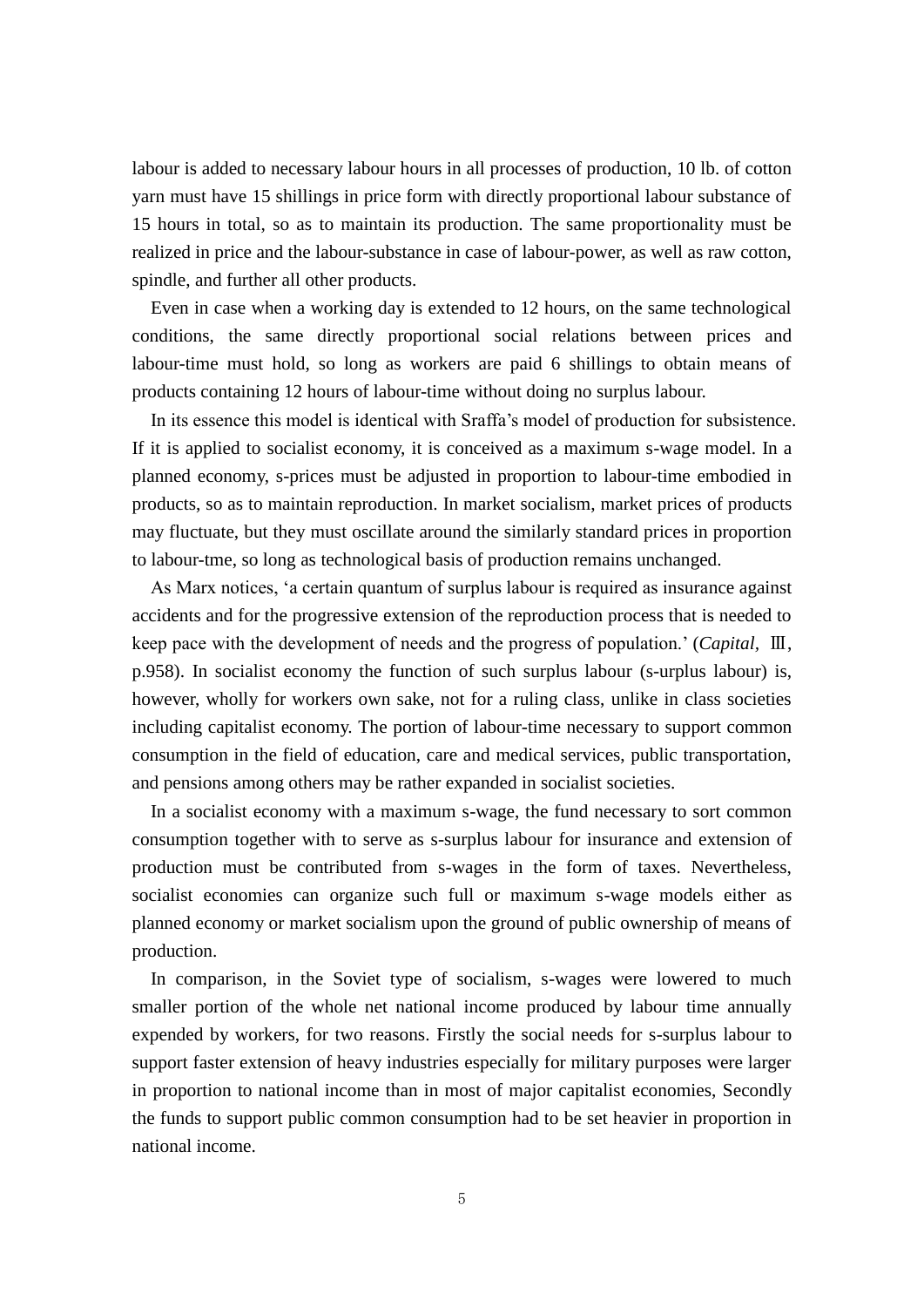Resultantly in the Soviet model, s-wages was set much smaller in the labour substance in total labour to produce national income, even in comparison with normal wages in capitalist economies. Social s-surplus could then easily be larger beyond wage costs in s-prices of products in most of public enterprises. State bureaucrats were easily enabled to collect and manipulate it as a powerful source of their privileged status to control the whole economy. The social relations between s-prices based upon s-wages and the substantial labour-time expended and embodied in products were far from transparent, but unclear. How can we realize Marx's idea to achieve associational workers democracy, without transparent overview of social relations of labour time in mutual reproduction of economic activities?

This problem is not exempt for models of market socialism in post-Soviet period, though not easy to solve instantly. At least it must be an essential issue how to set democratic control on s-wages, including a possibility to set maximum s-wage model, so long as de-commodification of labour-power should be a fundamental target for socialism to achieve upon the public ownership of means of production.

## **3 An Egalitarian Theory of labour**

Socialism, including Marxism, basically stands for an egalitarian view of human being. However, there remains an issue which may contradict this view in application of Marx's labour theory of value to socialism: the problem of complex labour.

Marx defines that the value-forming labour must be of the average normal degree of skill and intensity of labour prevalent in the society. (*Capital,* Ⅰ, p. 129).

In the case of the same kind of useful labour producing the same product, it is easy to compare the degree of skill and intensity of labour by the achieved amount of work during a given length of time. The modern conditions of production, using machinery and further automation systems, tends to equalize the result of labour after relatively short period of training, and to make workers largely interchangeable. This tendency has been promoted also by a raised level of general education.

When different kinds of useful labour are compared, skilled labour is called complex labour. It is difficult to measure the degree of skill and intensity of labour in this case, since the result of work, i.e., the different sorts of products, are physically incommensurable. Marx's resolution to reduce complex labour to simple labour, as we read below, does not present us with a theoretically solid social basis for calculation, and is rather problematic.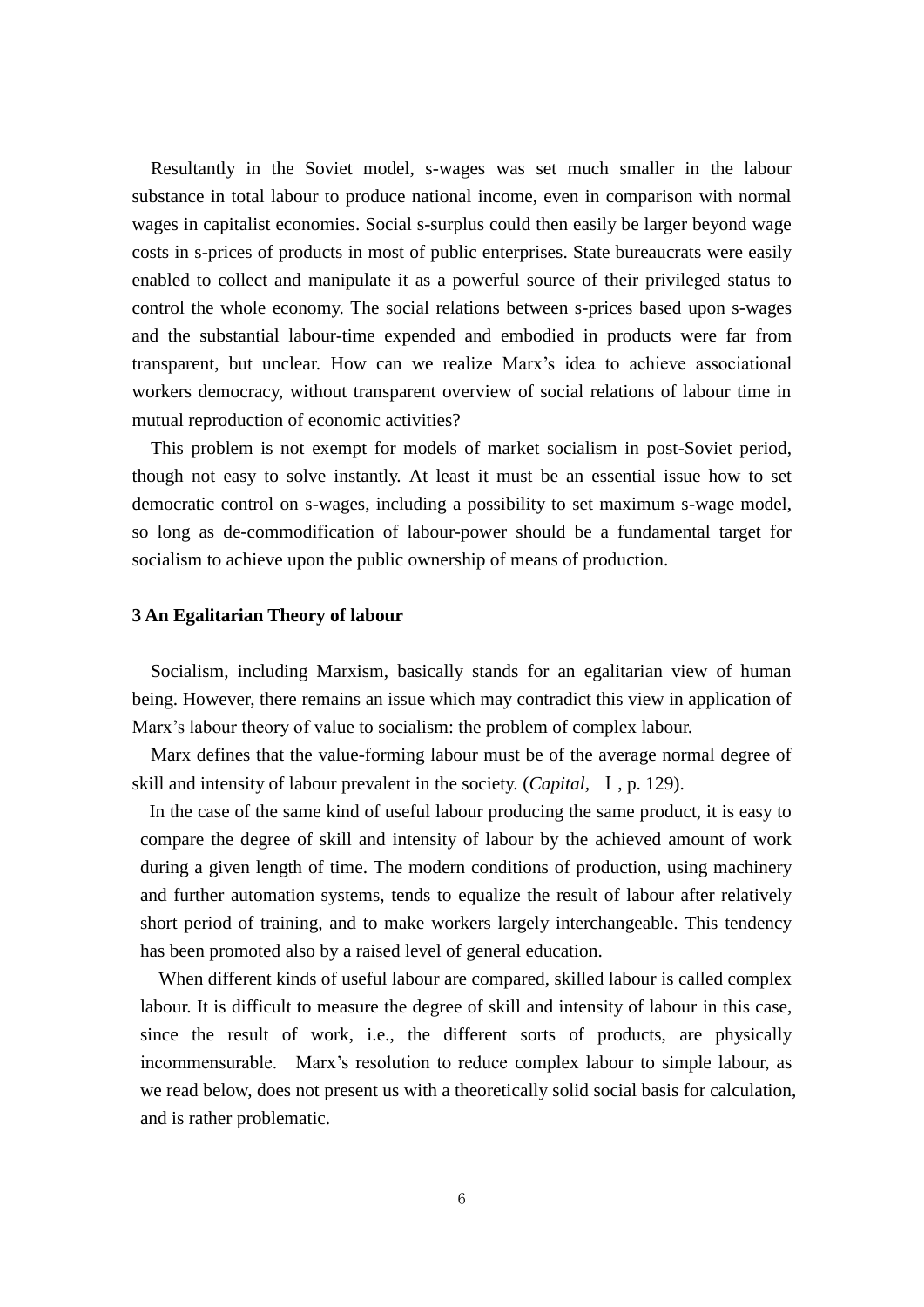'More complex labour counts only as intensified, or rather multiplied simple labour, so that a smaller quantity of complex labour is considered equal to a larger quantity of simple labour. Experience shows that this reduction is constantly being made. A commodity may be the outcome of most complicated labour, but through itsvalue it represents only a specific quantity of simple labour, hence it represents only a specific quantity of simple labour. The various proportions in which different kinds of labour are reduced to simple labour as their unit of measurement are established by a social process that goes on behind the backs of the producers; these proportions therefore appear to the producers to have handed down by tradition '(ibid., p. 135.).

What does 'a social process that goes on behind the backs of producers' to determine the proportions in which different kinds of labour are reduced to simple labour really mean? D. Ricardo (1817, chap.1, section 2) follows A. Simith (1776) and concludes that the proportions continue nearly the same from one generation to another, and therefore can have little effect on the relative values of commodities for short period. Marx seems in a sense estimated such recognition when he states that these proportion appear to the producers to have handed down by tradition. However, this statement does not explain theoretically how these proportions are determined.

If we follow Rubin (1928) and conceive abstract human labour as deduced from price forms in a market, the proportions in question is theoretically determined by relative pries of commodity products by complex labour against simple laour products. However, this type of interpretation must contradict to the basic logic of Marx's theory of value which intends to explain the exchange-values or relative prices from objective labour time embodied in commodities. Boem=Bawerk (1896) already criticized a possibility of circular explanation on this issue.

Therefore, a series of Marxian theorists starting from R.Hilferding (1904), followed by N.Okishio(1963) and B. Rowthorn (1980), presented a more technological oriented view. According to this type of interpretation, the value of complex labour-power must contain educational and training labour-time in the past. This part of the substance of value of complex labour-power is transferred to the commodity products just as the value substance of constant capital (or capital invested in raw material and machinery), in addition to newly expended simple labour, which contains both labour time necessary to reproduce simple labour-power and surplus labour time.

This type of interpretation, however, contradicts Marx's theoretical position that the value substance of labour-power is not transferred to the products, unlike the substance of value of constant capital, and is reproduced by living labour together with surplus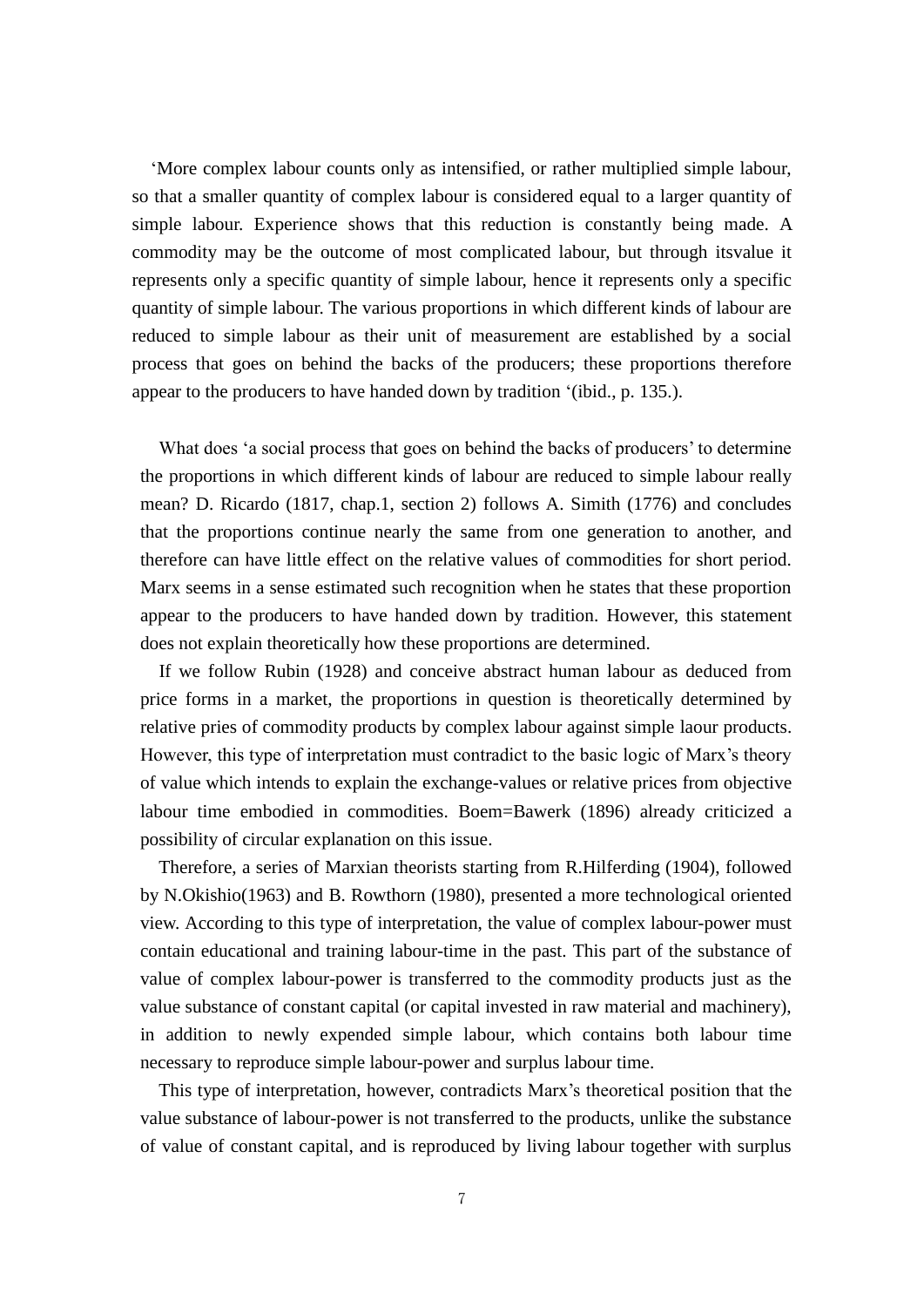labour. Especially in case of socialist (in a broad sense including social democratic) economy, where education and training costs to bring up complex labour-power necessary for society are offered as a part of socialized common consumption, being exempt from individual expenditures, such extra costs of education and training need not be counted as an additional value of complex labour-power. It is highly dubious if complex labour is more intensive and condensed labour to perform in comparison with simple labour. So long as complex labour is perfomed by specialists supported by education and training, it may be mostly even more enjoyable and amusing to do. Whereas any simple labour is also expenditure of essentially common human ability to perform a wide rage of work upon the ground of mental and physical potentials often combining different kinds of useful labour.

Why abstract human labour is not conceived as common basic character to perform different kinds of useful labour including different sorts of complexity and simplicity?

In a capitalist economy, the costs of education and training necessary to bring up complex labour-power tend to be born by individual personal (or family) expenditures. These costs must be compensated by an elevated value of complex labour-power so as to enable reproduction of complex labourers necessary for a society. In case such an elevated value of complex labour-power can include a certain amount of surplus beyond the real costs to reproduction in a favorable market condition, even a notion of human capital theory such as by G. Becker (1964) appears as plausible. In a capitalist economy, where higher educational costs to grow complex labour-power is basically born individually (along with privatization of higher education in our age of neo-liberalism), labour incomes in the form of wages must structurally differentialize working persons by reducing egalitarian social mobility. As the expensive higher educational and training costs discriminately exclude possibility for children from poorer family to become complex labourers with higher income.

So long as the social substance of value is abstract human labour time, common to various kinds of useful labour as well as across simple and complex labour, the elevated value of complex labour-power must result in the reduced (or negative) rate of surplus-value in case of complex labour. In my view, Marx's fundamental egalitarian theoretical understanding of human potentiality to labour should be completed in resolving the complex labour issue in this direction (See more in detail, Itoh 1988, chap. 6).

However, Marx did not resolve this issue and held that complex labour is intensified and multiplied simple labour, by following Smith and Ricardo. Consequently, when he contemplated the distribution of the means of consumption through labour certificates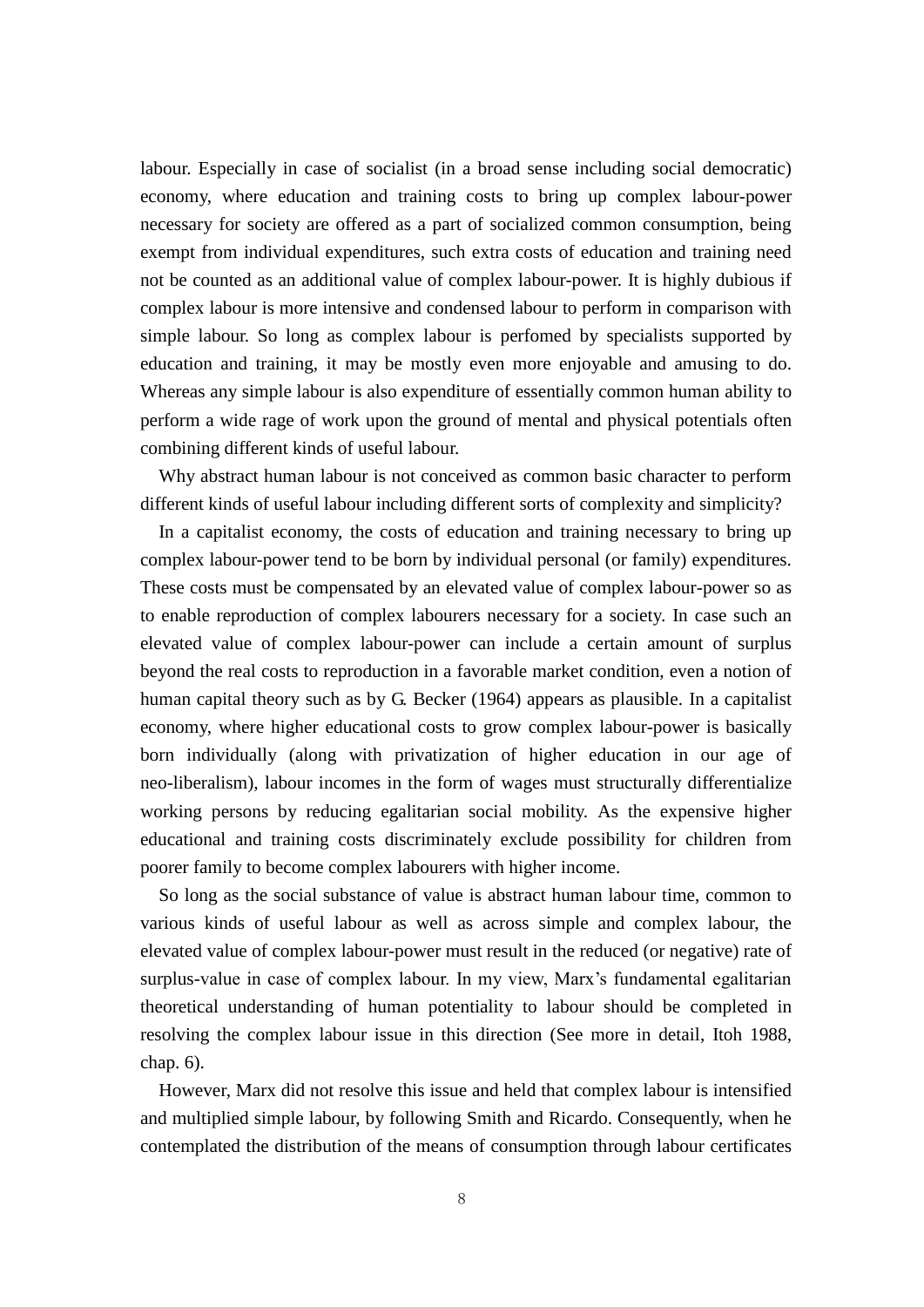in the lower phase of communist society, he recognized 'an unequal right for unequal labour' according to 'unequal individual endowment and productive capacity of the workers as natural privileges', since society is still being 'encumbered by a bourgeois limitation' (*Critique of Gotha Programme,* in; MECW, 24, p.86).

In Soviet type of societies there were attempts to legitimate the various degrees of privilege for the economic life of State and Party bureaucrats by seeking recourse to such Marx's view that unequal bourgeois right arising from unequal capacity to labour must remain in the lower phase of communism. However, if educational and raining costs for complex labour is socialized these costs need no more compensated by the higher s-wages of complex labourers. Further, a fundamentally equal right arising from the expenditure of an universal human capacity to labour either in different kinds of useful labour or different sorts of complexity should be generally recognized from the initial phase of communist or socialist societies. In fact, any attempt to assess the amount of labour expended in various complex activities as intensified or multiplied simple labour, either within capitalist business firms or in bureaucratic socialist planning, must easily have been arbitrary, often inflated without an objective measure either theoretically or practically.

Certainly, unequal distribution of the means of consumption can be introduced in any type of socialist societies upon the ground of democratic social consensus. For instance, the distribution may vary according to need differentiated by the number of family menbers to be supported, or according to give motivation and work incentive for certain kinds of labour. Such consensus should be based on the recognition that a given length of labour-time of any concrete form, type and level of skill, contribute equally to society. An ultimate social foundation for egalitarian economic democracy must be realized in such consensus.

From such a point of view, the aims which Marx set for the higher phase communism, such as 'to each according to his needs', or distribution according to needs, as well as the resolution of antithesis between mental and physical labour, should not be postponed until the remote stage of highly developed socialist societies, but be incorporated as far as possible in the tasks of lower phase of socialism, or even under socialism in a more broad sense including social democracy in the present world.

## **References:**

Bardhan, P. K. and Roemer, J. E. ed. (1993), *Market Socialism,* Oxford University Press.